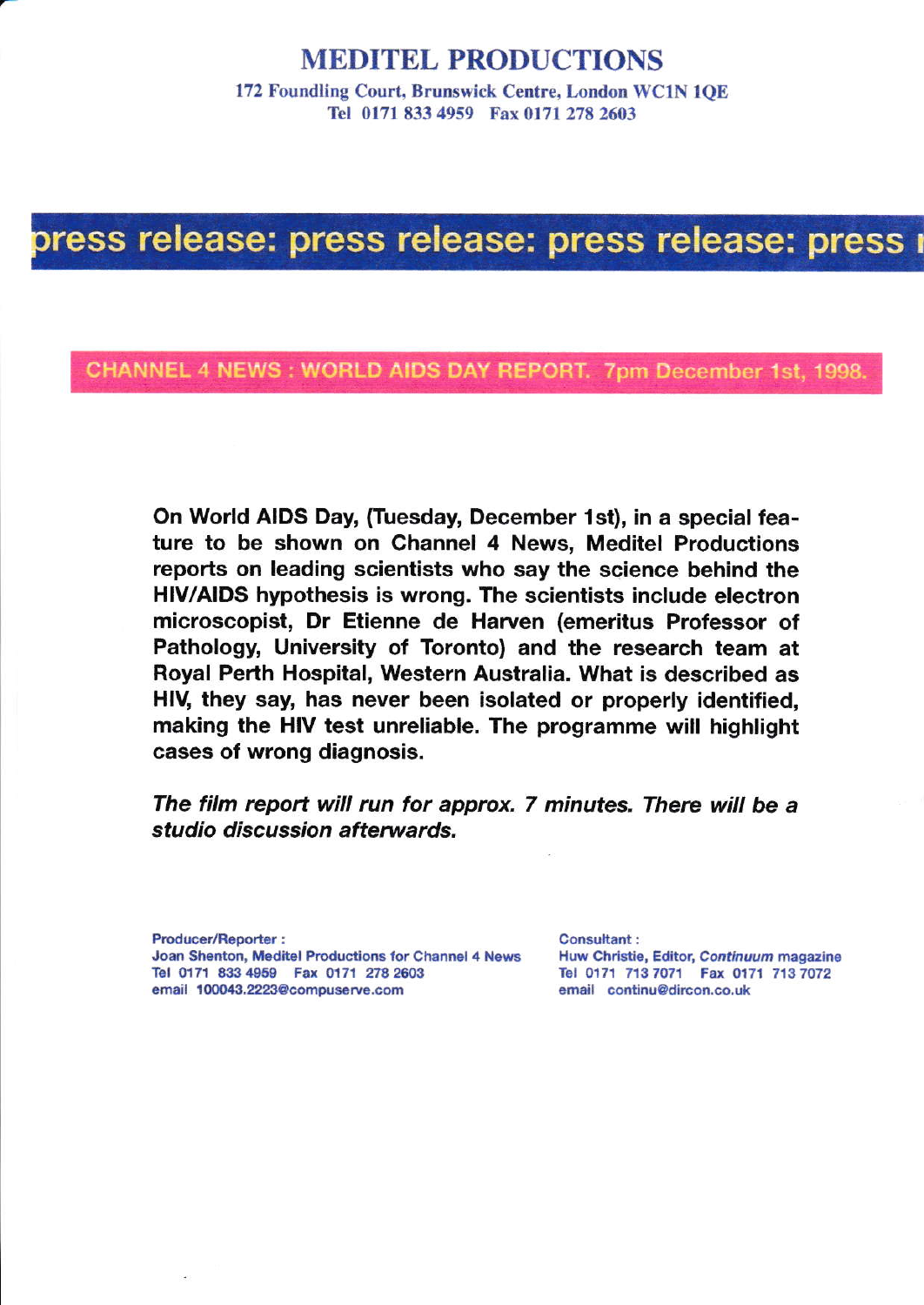



172 Foundling Court, **Brunswick Centre,** London WC1N 1QE Tel: [+44] (0)171 713 7071 Fax: [+44] (0)171 713 7072 email: continu@dircon.co.uk

CHANGING THE WAY WE THINK ABOUT AIDS

#### Fax to:

Financed h the European Community

### 3 pages

# ress release : Press release : Press release : Press release

### Protest as Channel 4 News Joins HIV Test Cover-up

On World AIDS Day, Tuesday 1st December, members of Truth In HIV Testing (TIHT) - including HIV positive diagnosed individuals - will be protesting outside Channel 4 News offices at ITN, Grays Inn Road, WC1, from 9.30 a.m.

Channel 4 News commissioned a World AIDS Day News Report from award-winning Meditel Productions, London, on HIV testing and the leading scientists who for the first time presented comprehensive data on profound inaccuracles underlying HIV testing and the identification of HIV, at this year's World AIDS Conference in Geneva in July. Channel 4 News supervised 4 drafts of the script and approved a press release and broadcast date. International interviews were taped, and the news feature was edited at Channel 4 News, including an interview with a young gay man who had contradictory test results at London teaching hospitals. On Thursday 26th Nov., the commissioned report was banned by Channel 4 News Editor Jim Gray.

After further negotiation Channel 4 News proposed to broadcast an unspecified part of Meditel's material in a substantially cut, re-edited version presented by Channel 4 News. Independent producer Joan Shenton rejected this.

TIHT challenges and condemns this censorship by Channel 4 News. HIV tests are acknowledged professionally as deeply flawed and unreliable. Attached is a scientifically referenced list of 61 non-HIV conditions that can produce positive results on this widely unquestioned testing technology. In keeping with the well documented absence of tradi-

**Board of Consultants** Michael Baumgartner (Chair), Switzerland Lluis Botinas Co-ordinator COBRA, Spain Leon Chaitow, ND, DO, MRO England Prof. Peter Duesberg Molecular Biologist, USA Nigel Edwards, MA (Oxon) Journalist/Broadcaster, England Rev. Dr Michael Ellner, DD, MSH, CHt President HEAL LISA Volker Gildemeister, MA, DPhil (Oxon) Biochemist, England<br>Prof. Alfred Hässig Immunologist, Switzerland Neville Hodakinson Author/Journalist, England Christine Johnson Science Information Co-ordinator, USA Dr med. Heinrich Kremer Germany Dr Stefan Lanka Virologist, Germany<br>John Lauritsen Publisher and Writer, USA Joan Shenton MA (Oxon) Broadcaster/Journalist, England Prof. emeritus Gordon Stewart Public Health, England Djamel Tahi Film maker, France Margaret Turner, BEd, BA Writer/Equality Consultant, England Michael Verney-Elliott Writer/Journalist, England lan Young Poet/Author, Canada

1.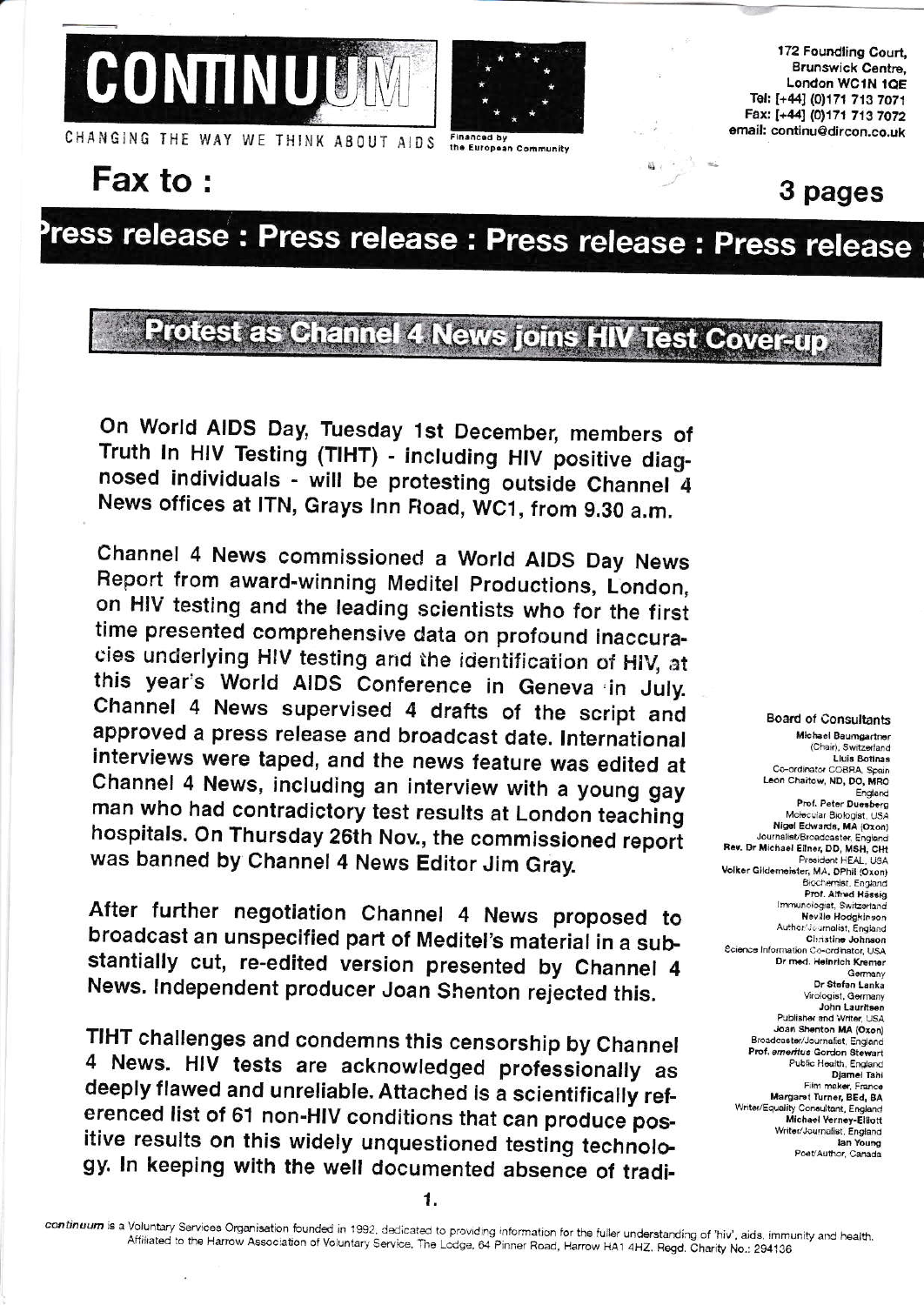### release : press release : press release : press release :

tional viral isolation of HIV, the head of the UK's policy-making Virus Beference Laboratory (PHLS), Dr Philip Mortimer, wrote as far back as 1989, "lt may be impossible to relate an antibody response specifically to HIV infection".

Manufacturers of test kits agree. Regarding the only type of HIV antibody test routinely used in the UK since 1992, called an ELISA, manufacturers Abbott Laboratories say:

"ELISA testing alone cannot be used to diagnose AIDS, even if the recommended investigation of reactive specimens suggests a high probability that the antibody to HIV is present."

Roche Diagnostics, manufacturers of the popular 'HIV viral load' test, likewise say of their genetic'HlV testing kits':

"The Amplicor HIV Monitor test is not lntended to be used as a screening test for HIV or as a diagnostic test to confirm the presence of Hlv infection".

The news report which Channel 4 News commissioned would have dispelled some of the comfortable ignorance around these ideologically charged issues.

The protest is prompted by the deep injustice of this unethical withholding of informed coverage, as it is understood by "test-positive" individuals and doctors, scientists and researchers worldwide. They demand an open airing of these issues, and a coherent representation in the media of the developments at the Geneva World AIDS Conference.

#### For further information contact

Huw Christie M.A. (Oxon), Editot, Continuum magazine, et al. Truth in HIV Testing (TIHT) Tel 0171 713 7071/ 0956 833381 Fax 0171 713 7072 email : continu@dircon,co.uk